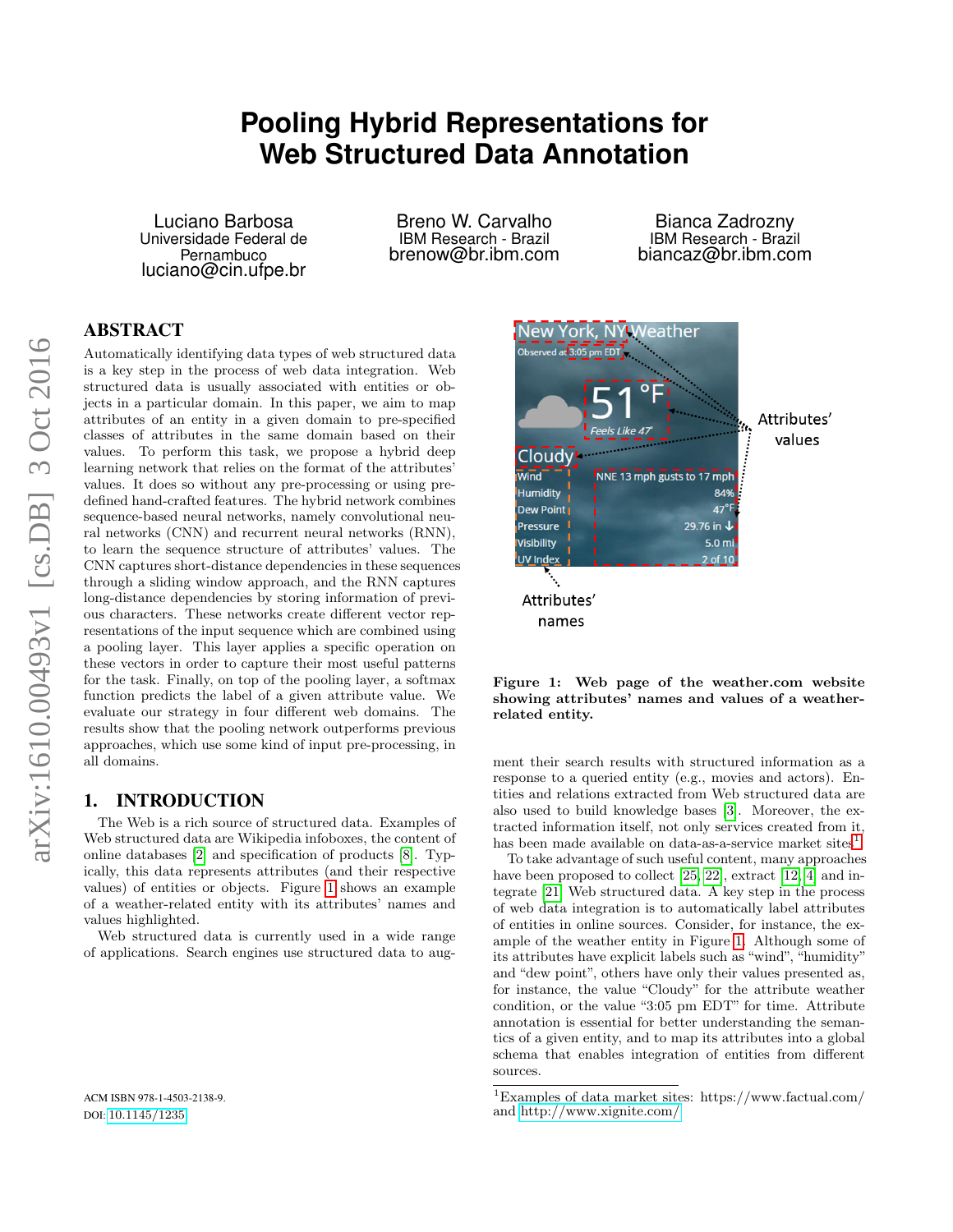In this paper, we focus on the problem of attribute annotation based only on the values of the attributes. The main challenge in performing this task is the variability of content and format of attributes' values. For instance, in the car search domain there are textual attributes (e.g. the interior color and transmission of the car), and numeric ones (e.g. mpg and number of doors). Even for values of the same attribute, there is a wide variability in how they are represented. As an example, the value of the attribute "miles per gallon" in the website carsforsale.com is represented as "21/32", whereas in the site  $carfax.com$  the same attribute is shown as '21 city / 32 hwy EPA Fuel Economy Guide".

Previous approaches [\[7,](#page-8-5) [11\]](#page-8-6) for the problem of attribute annotation have used probabilistic frameworks that relied on hand-crafted features [\[11\]](#page-8-6), or a modification of tfidf [\[27\]](#page-8-7) for textual values and statistical tests for numerical values [\[7\]](#page-8-5). We aim to tackle this problem, using deep learning (DL) approaches. DL techniques have obtained state-of-the-art results in a great variety of text-related problems as, for instance, named entity recognition tagging [\[6\]](#page-7-3), sentence classification [\[14\]](#page-8-8) and machine translation [\[31\]](#page-8-9). As opposed to previous approaches for attribute annotation, our DL network performs this task using as input only the raw text of the attributes' values: no pre-processing is required on the input nor pre-defined hand-crafted features are used. This makes the applicability of our strategy much easier, handling transparently numerical and textual values.

Hybrid deep learning networks have been proposed for computer vision [\[20\]](#page-8-10), video recognition [\[28\]](#page-8-11) and sentence similarity [\[10\]](#page-8-12) problems. Similar to what was done for these tasks, we propose to combine different types of DL networks for the task of attribute annotation. More specifically, our network is a combination of two sequence-based neural networks, namely, a convolutional neural network [\[18\]](#page-8-13) (CNN) and a recurrent neural network [\[9\]](#page-8-14) (RNN). The advantage of using such a hybrid representation is that it allows capturing information at different granularity levels (short-distance and long-distance) from the input.

Figure [2](#page-1-0) gives an overview of our proposed network. Both a CNN and an RNN independently project the input into different feature spaces. The CNN branch captures shortdistance dependencies in these sequences through a sliding window approach, whereas the RNN branch captures longdistance dependencies by storing information about previous states (or characters in our context). The CNN version used here is the convolutional max-over-time network [\[6\]](#page-7-3), which is more suitable for text-related tasks. The RNN version is the long short-term memory (LSTM) [\[13\]](#page-8-15) that deals with gradient issues present in the original RNN. These branches create different vector representations of the input sequences, which are combined using a pooling layer. The pooling layer applies a specific operation (e.g. max, sum or outer product) over these vectors in order to capture their most useful patterns. We have implemented and tested a set of pooling operations to be applied in this layer. Finally, on top of the pooling layer, a softmax function predicts the label of the attribute value.

We have performed an extensive experimental evaluation using data from four different web domains: car search, weather sites, phone directories and bibliography citations. We have compared our proposed pooling network against state-of-the-art approaches from the literature and variations of the deep learning architecture. The results show



<span id="page-1-0"></span>Figure 2: Overview of our pooling-based hybrid network. The RNN and CNN branches create different representations of the same attribute value, a pooling layer then combines them using a pre-specified operation, and finally a softmax function predicts the label of the attribute value.

that the pooling network outperformed the previous approaches in all domains.

In summary, the main contributions of this paper are:

- Proposing the use of deep learning techniques for the task of attribute annotation, eliminating the need for input pre-processing or hand-crafted features.
- Introducing a novel pooling strategy that combines two sequence-based deep learning networks to encode different representations of character sequences, achieving state-of-the art results for the attribute annotation task.

The rest of the paper is organized as follows. Section [2](#page-1-1) presents basic definitions and states our problem. Section [3](#page-2-0) introduces in details our hybrid network for attribute annotation. In Section [4,](#page-4-0) we evaluate our approach and compare it with baselines. Finally, in Section [5](#page-6-0) we discuss related work and conclude in Section [6.](#page-7-4)

#### <span id="page-1-1"></span>2. PROBLEM SETTING

We define an entity as follows:

**Definition 1:** [Entity] An entity  $E$  is an object composed of a set of attribute-value pairs  $\{, ..., \}$ .

**Definition 2:** [Domain] A domain  $D$  is a set of entities that share common attributes.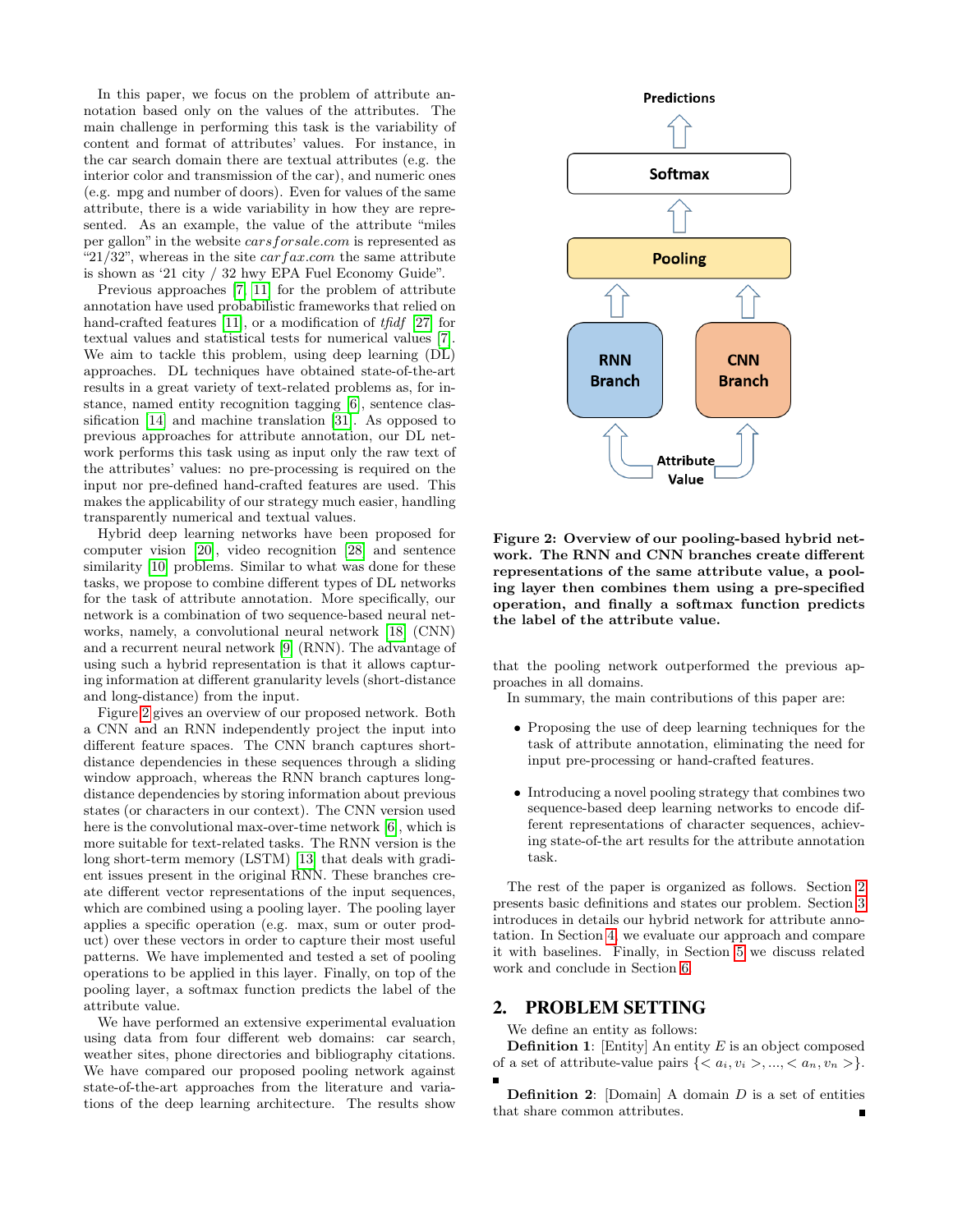



<span id="page-2-1"></span>Figure 3: Overview of the RNN Branch. First the embedding layer maps the attribute value to a lower dimensional space, then a recurrent layer followed by a hidden layer with dropout produces the recurrent representation of the given attribute value based on its sequence structure.

To give a concrete example of these definitions, a car advertisement, specified by its attributes, such as price, mileage and number of doors, is an example of an entity. The enitities of car advertisement belong to the same domain (car domain) since they share similar attributes and values.

Definition 3: [Domain Catalog] The Domain Catalog  $DC$  specifies the attributes (or schema) of  $D$  and values associated with each of its attributes.

Definition 4: [Problem Definition] Given a Domain Catalog DC and an entity  $E \in D$ , we aim to map the attributes of E to attributes in DC based only on their values. Attributes are mapped if they have the same meaning in D.

Given our supervised learning setup, the Domain Catalog provides the training data, in which each attribute is considered to be a class for a classification task, and its values are the instances of that class used for training. At test time, the supervised learning model predicts the attributes of a given entity  $E$  based on  $DC$ . It is important to point out we are not doing schema matching between columns of tables but between columns (or classes) in DC and attributes of a single instance of  $E$  in  $D$  extracted from an online source.

#### <span id="page-2-0"></span>3. POOLING NETWORKS

In this section, we present our solution for annotating web structured data. Given the raw text of the attribute value, the network produces two different representations of the input using the recurrent and the convolutional branches (Figures [3](#page-2-1) and [4\)](#page-2-2). No normalization or cleaning is performed on

<span id="page-2-2"></span>Figure 4: Overview of the CNN Branch. First the embedding layer maps the attribute value to a lower dimensional space, then a convolutional max-overtime layer followed by a hidden layer with dropout produces the convolutional representation of the given attribute value based on its sequence structure.

the input. These representations are then combined in a pooling layer that sub-samples them using a pre-defined operation (e.g. max, sum, average or multiplication). At the top of the network, a softmax layer applies a softmax function to the output vector of the pooling layer. The output of the softmax layer is a  $k$ -size vector containing the classmembership probabilities of the given input, where  $k$  is the number of classes of attributes. In the remaining of this section, we present further details of our approach.

#### 3.1 Embedding Layer

The first layer of both branches is the embedding layer [\[6\]](#page-7-3). Originally, embeddings have been applied for dimensionality reduction in the context of words: a word in a given large vocabulary is mapped to a vector in a lower dimensional space (e.g. 100 or 200 dimensions). In our context, instead of representing words, we use embeddings to represent the characters that compose the attribute value, i.e., each character is mapped to a vector in a lower dimensional space. More formally:

$$
EMB_W(i) = W_i \tag{1}
$$

where  $W \in \mathbb{R}^{d \times |D|}$  is the matrix that contains the embeddings of vector size  $d$  of all characters in the dictionary  $D$ of size  $|D|$ , and  $W_i \in \mathbb{R}^d$  is the embedding vector of character  $i \in D$ . We add to D, a specific representation of the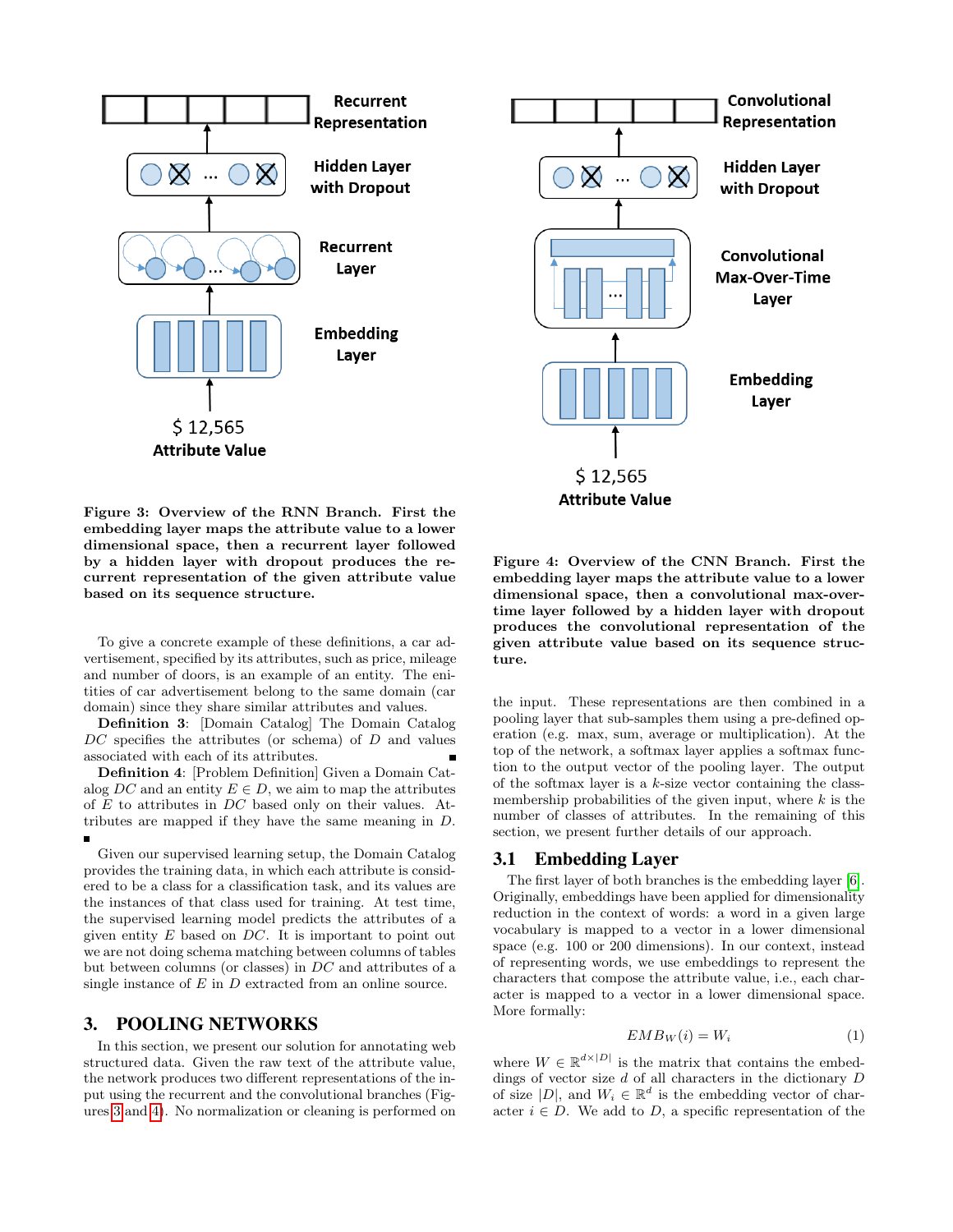

<span id="page-3-0"></span>Figure 5: Overview of the convolutional max-overtime layer. From the vector embeddings, the convolutional operation captures the local features using a sliding window, and then a max operator generates the global feature vector.

beginning of the sequence of characters and another representing the end. The weights of  $W$  are randomly initialized and learned during backpropagation. The vector dimension d is a user-defined hyper-parameter.

#### 3.2 Convolutional Max-Over-Time Layer

The convolutional max-over-time layer has been applied in different text-related tasks [\[6,](#page-7-3) [14\]](#page-8-8). It captures local properties within a sequence of characters (convolution) and then applies an element-wise max operation producing a fixedsize vector (max pooling). Figure [5](#page-3-0) presents an overview of the convolutional max-over-time layer.

Given a sequence of vector embeddings  $e = \{W_{c_1}, W_{c_2}, ...,$  $W_{c_n}$ , which is the result of the mapping  $EMB_W$  of a sequence of characters  $s = \{c_1, c_2, ..., c_n\}$ , the convolution operation applies a filter  $F \in \mathbb{R}^{k \times d}$  to all sequences of k characters (window size) in  $e$ , producing a sequence of  $d$ -size vectors  $\{v_1, v_2, ..., v_{n-(k-1)}\}$ . More specifically, given a kcharacter sequence of embeddings  $W_{c_{i:i+k-1}}$ , the output of the convolution operation (d-vector  $v_i$ ) over this sequence is the dot product of F and  $W_{c_{i:i+k-1}}$  plus a bias vector b:

$$
v_i = F \cdot W_{c_{i:i+k-1}} + b \tag{2}
$$

The resulting vectors of the convolution capture local properties of the k-character sequences. To combine these vectors in a global feature vector, we use an element-wise max operation. Each dimension of the global feature vector contains the maximum value for that dimension across all  $v_i$  vectors. Another benefit of applying a max operation is that it results in a fixed-size vector even if the original character sequences have different sizes. The fixed-size output from the CNN layer can then be applied to regular neural network hidden layers or a softmax layer, which require fixed-size inputs. The window size  $k$  is a hyper-parameter defined by the user.



<span id="page-3-1"></span>Figure 6: LSTM unit used in our network. The LSTM receives as input a character  $x_t$  and the value of the previous state  $h_{t-1}$ , and from operations in the input gate  $i_t$ , the forget gate  $f_t$  and the output gate  $o_t$  produce the next state  $h_t$ .

#### 3.3 Long Short-Term Memory Layer

Recurrent units allow the network to store information about previous states [\[9\]](#page-8-14). This is particularly helpful for sequence classification since sequence structure is preserved in the unit.

The recurrent unit used in our proposed network is the long short-term memory (LSTM) unit [\[13\]](#page-8-15). It addresses the main shortcomings of the original recurrent units, namely vanishing gradients (for small weights) and exploding gradients (for large weights). LSTMs are composed of a memory cell and gates that regulate the interaction of the memory cell with the input (input gate), the output (output gate) and itself (forget gate). The unit used in our network is shown in Figure [6.](#page-3-1) Given the input  $x_t$  and the vector of the previous step  $h_{t-1}$ , the unit computes the vector of the current step  $h_t$  based on the gates and the memory cell. The formulas to compute the values of input gate  $(i_t)$ , forget gate  $(f_t)$ , output gate  $(o_t)$ , the memory cell  $(c_t)$  and  $h_t$  are:

$$
i_t = \sigma(W_{xi} \cdot x_t + W_{hi} \cdot h_{t-1} + b_i)
$$
\n(3)

$$
f_t = \sigma(W_{xf} \cdot x_t + W_{hf} \cdot h_{t-1} + b_f)
$$
\n<sup>(4)</sup>

$$
\tilde{c}_t = \tanh(W_{xc} \cdot x_t + W_{hc} \cdot h_{t-1} + b_c) \tag{5}
$$

$$
c_t = f_t * c_{t-1} + i_t * \tilde{c}_t \tag{6}
$$

$$
o_t = \sigma(W_{xo} \cdot x_t + W_{ho} \cdot h_{t-1} + b_o)
$$
 (7)

$$
h_t = o_t * \tanh(c_t) \tag{8}
$$

 $W_{xi}, W_{xf}, W_{xc}$  and  $W_{xo}$  are weight matrices;  $b_i, b_f, b_c$  and  $b<sub>o</sub>$  are bias vectors; and  $*$  is an element-wise multiplication. The unit we used in our network is a variation of the original LSTM. In the original one, the output gate also depends on  $c_t$ . This modification allows the computation of  $i_t$ ,  $f_t$ ,  $\tilde{c}_t$ and  $o_t$  to be executed in parallel.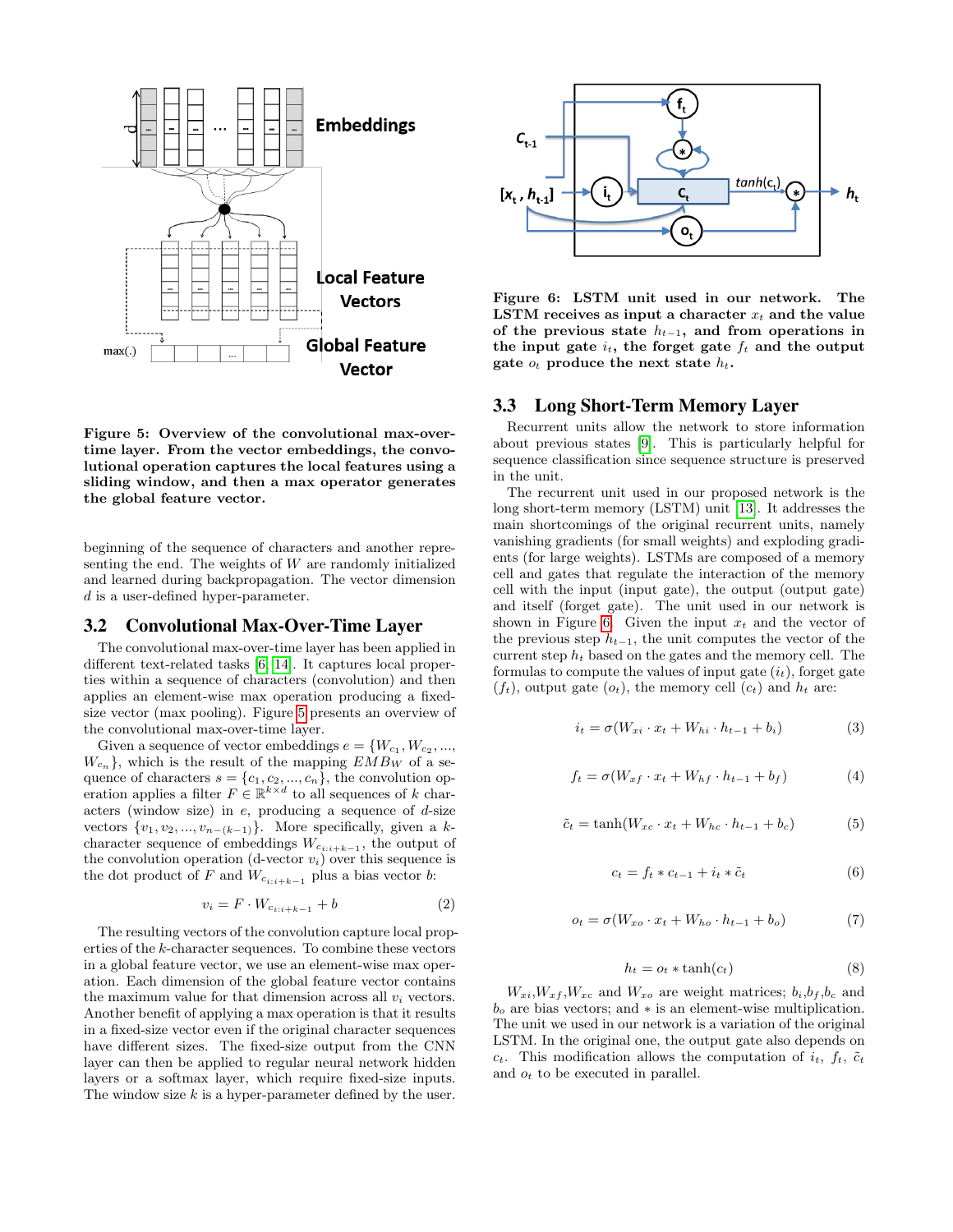# 3.4 Hidden Layer with Dropout

The last layer in both branches is the hidden layer with dropout [\[30\]](#page-8-16). Dropout is used mainly for regularization. A proportion of units in a dense layer is randomly removed in each pass of each training example with a probability  $p$ . By doing so, different architectures of the network with shared weights are trained. In the feed-forward propagation of a regular hidden layer, given an input vector z, the output is calculated as:

$$
y = W \cdot z + b \tag{9}
$$

where  $W$  is a weight matrix and  $b$  a bias value.

Using dropout, the feed-forward propagation becomes:

$$
y = W \cdot (r * z) + b \tag{10}
$$

where  $r$  is a vector of independent Bernoulli random variables in which each element has probability p of being 1, and ∗ is a element-wise multiplication. Backpropagation is only performed on the units with  $p > 0$ . At test time, the weight matrix  $W$  is scaled by p:

$$
W_{test} = pW \tag{11}
$$

 $W_{test}$  is used at test time to score unseen examples. The value of  $p$  is a user-specified hyper-parameter.

#### 3.5 Pooling Layer

Previous approaches have combined hybrid networks with pooling for computer vision and video recognition tasks [\[20,](#page-8-10) [28\]](#page-8-11). Similar to them, we use a pooling layer to combine the CNN and RNN branches for our specific task of attribute annotation. The CNN and RNN branches execute a series of operations over the attribute value generating two different representations of it. A simple approach for combining them would be to concatenate the two vectors, passing the concatenated vector to the last layer, the softmax layer. Instead, we use pooling operations to combine the two branches, which try to capture their most useful patterns.

Given two vectors  $U$  and  $V$ , the pooling operations are:

- $max(U, V)$ : element-wise max of U and V.
- $sum(U, V)$ : element-wise sum of U and V.
- $avg(U, V)$ : element-wise average of U and V.
- $mul(U, V)$ : element-wise product of U and V.
- *outer* $(U, V)$ : outer product of U and V.

The size of  $U$  and  $V$  for the max, sum, avg and mul operations must be the same, and the size of their output vector is equal to the size of the input vectors. With respect to the outer operation, the output matrix  $||U|| \times ||V||$  is flatten to a vector of size  $||U|| * ||V||$ . This is necessary because the next layer of the network, the softmax layer, requires a 1-row vector.

# 3.6 Training

The output of the network is the class-membership probabilities provided by the softmax of a given input  $x$ :

$$
P(Y = i|x, W, b) = \frac{e^{W_i x + b}}{\sum_j e^{W_j x + b}}
$$
(12)

| Domain   | No. of  | No. of     | No. of  |
|----------|---------|------------|---------|
|          | sources | attributes | records |
| Car      |         | 14         | 38,473  |
| Weather  |         | 12         | 4,642   |
| Phone    |         | 11         | 40,000  |
| Citation |         |            | 2,327   |

<span id="page-4-5"></span>Table 1: Description of the datasets used in our evaluation.

where  $i$  is the index of a class,  $W$  is a matrix of weights and b is a bias term. The optimal parameters of the network are learned by minimizing a loss function. In our network, we use the negative log-likelihood loss function:

$$
\mathcal{L}(X) = -\sum_{x \in X} \log(P(Y = y^* | x)) \tag{13}
$$

where X is the set of training examples x and  $P(Y = y^*|x)$ is the probability of x belonging to the true class  $y^*$  returned by the softmax function. This is a commonly used loss function for multi-class classification problems. We use the stochastic optimization method Adam [\[15\]](#page-8-17) to minimize the loss function with a learning rate of  $10^{-6}$ .

# <span id="page-4-0"></span>4. EXPERIMENTAL EVALUATION

In this section, we evaluate our deep learning strategy for attribute annotation, comparing it with baselines.

# 4.1 Experimental Setup

Data. We perform the evaluation on four different domains:

- Car: we collected structured information about cars from 5 websites<sup>[2](#page-4-1)</sup>. To gather the data, we submitted queries to their online databases. All these sites provide forms that allow queries based on zip codes. To obtain a diverse set, we used a random list of zip codes obtained from RandomLists site<sup>[3](#page-4-2)</sup> to issue queries. From the resulting pages, we extracted the attributes for all the car listings. Examples of attributes in this domain are: price, mileage and exterior color.
- Weather: this dataset was created from four weather Web sites by Ambit et al. [\[1\]](#page-7-5). It contains attributes such as date, location and temperature.
- Phone: the phone dataset was obtained from online phone directories. It contains three sources and was also created by Ambit et al. [\[1\]](#page-7-5). Person name, address and phone are examples of attributes in this dataset.
- Citation: the citation dataset was composed of two sources: the Cora Information Extraction dataset<sup>[4](#page-4-3)</sup> and the PersonalBib dataset<sup>[5](#page-4-4)</sup>. Both datasets contain labeled segments for authors, title, year etc.

Table [1](#page-4-5) presents an overview of the datasets. The number of attributes range from 8 in the citation domain to 14 in

<span id="page-4-1"></span><sup>2</sup>The websites for the car domain are: [http://www.cars.com,](http://www.cars.com) [http://www.carfax.com,](http://www.carfax.com) [http://www.usedcars.com,](http://www.usedcars.com) [http://](http://www.truecar.com) [www.truecar.com](http://www.truecar.com) and [http://www.carsforsale.com.](http://www.carsforsale.com) <sup>3</sup><https://www.randomlists.com/>

<span id="page-4-3"></span><span id="page-4-2"></span>

<sup>4</sup>[https://people.cs.umass.edu/˜mccallum/data.html](https://people.cs.umass.edu/~mccallum/data.html)

<span id="page-4-4"></span><sup>5</sup>[https://www.cse.iitb.ac.in/˜sunita/data/](https://www.cse.iitb.ac.in/~sunita/data/)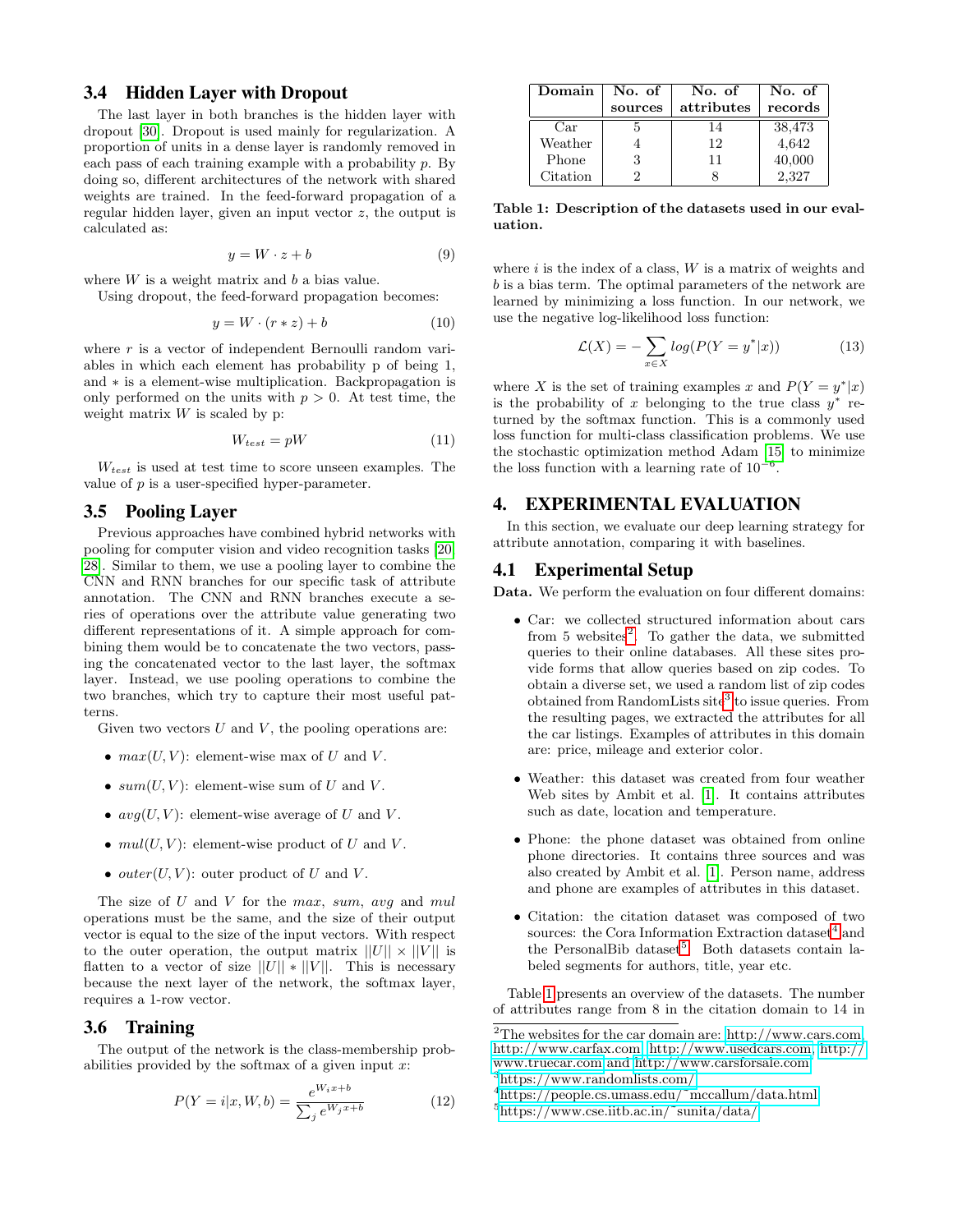| Hyper-Parameter     | Value                   |  |  |
|---------------------|-------------------------|--|--|
| Activation function | Relu                    |  |  |
| Dropout probability | 0.25                    |  |  |
| Learning rate       | $10^{-6}$               |  |  |
| Loss function       | negative log-likelihood |  |  |
| Optimization method | Adam                    |  |  |
| Minibatch           | 10                      |  |  |
|                     | 20                      |  |  |

<span id="page-5-0"></span>Table 2: Values of the hyper-parameters used by the DL networks.

|                  |                   | Car                 | Weather                | Phone               | <b>Citation</b>            |
|------------------|-------------------|---------------------|------------------------|---------------------|----------------------------|
|                  | <b>MLP</b>        | 0.665               | 0.774                  | 0.861               | 0.604                      |
| <b>Baselines</b> | <b>ONDUX</b>      | 0.708               | 0.632                  | 0.852               | 0.616                      |
|                  | CRF               | 0.81                | 0.886                  | 0.708               | 0.812                      |
|                  | LSTM              | $0.818$ [e= $200$ ] | $0.872$ [e=100]        | $0.873$ [e=200]     | $0.703$ [e=100]            |
|                  | <b>CNN</b>        | $0.855$ [w=5,e=100] | $0.903$ [w=5,e=200]    | $0.876$ [w=3,e=100] | $0.82$ [w=5,e=100]         |
|                  | concat(CNN, LSTM) | $0.842$ [w=3,e=100] | $0.913$ [w=5,e=200]    | $0.875$ [w=3,e=100] | $0.829$ [w=5,e=100]        |
| $\mathbf{DL}$    | max(CNN, LSTM)    | $0.862$ [w=3,e=100] | $0.923$ [w=5,e=200]    | $0.876$ [w=3,e=100] | $0.834$ [w=5,e=300]        |
| Approaches       | sum(CNN, LSTM)    | $0.851$ [w=3,e=300] | $0.902$ [w=5,e=300]    | $0.875$ [w=5,e=100] | $0.838$ [w=5,e=100]        |
|                  | avg(CNN, LSTM)    | $0.854$ w=3,e=100   | 0.924 [ $w=5, e=200$ ] | $0.876$ [w=5,e=100] | $0.84 \text{ [w=5,e=100]}$ |
|                  | mul(CNN,LSTM)     | $0.859$ [w=3,e=300] | $0.902$ [w=3,e=200]    | $0.875$ [w=3,e=100] | $0.865$ [w=5,e=100]        |
|                  | outer(CNN, LSTM)  | $0.855$ w=5,e=100   | $0.901[w=5,e=300]$     | 0.876 $w=3,e=100$   | $0.823$ [w=5,e=100]        |

<span id="page-5-1"></span>Table 3: Accuracy of all approaches for the four domains. For each DL approach, we show between brackets the best accuracy and the values of window  $w$  and embedding size  $e$  that led to this result.

the car domain. The domains also have a wide variation in terms of the number of records. The citation domain has 2,327 records whereas the phone domain has 40,000 records. Evaluation Setup. For evaluation purposes, we have manually created a mapping between the attributes and the sources. We use a leave-one-out approach to evaluate the approaches:  $n - 1$  sources are used for training and the remaining one for testing. For each domain, we executed  $n$ runs, and in each run a different source is chosen as the test source. At the end of the  $n$  runs, we calculate the average accuracy. According to our definitions in Section [2,](#page-1-1) the training sources compose the Domain Catalog for that specific run and the test source provides entities for the attribute annotation given their attributes' values. It is important to point out that there might be cases in which the attributes in the test source are not present in the training sources, which is something problematic for supervised learning techniques as we show later in this section.

Strategies. We implemented the following strategies for the task of attribute detection:

- MLP: we executed a multilayer perceptron with 2 hidden layers (300 and 50 units respectively) and a softmax layer on top. The features are bag of tokens, i.e., no consideration about the order of the characters is made. We ran 20 epochs and a minibatch size of 10.
- ONDUX (matching): ONDUX is an approach that was originally proposed to perform attribute extraction from unstructured text. It comprises 3 steps: blocking, which performs the text tokenization; matching, in which the tokenized blocks are matched against a Domain Catalog, and reinforcement, which takes into consideration the order of the blocks to predict their labels. Since we are dealing with structured data whereby the tokens of each field are separated in the

text and the order of attributes is in many cases arbitrary, we only implemented the matching step for comparison. ONDUX's matching step uses different functions to match a token or set of tokens to a type in the Domain Catalog. The textual matching uses a probabilistic version of tdidf to match attributes' values of only textual attributes. The numerical matching matches attributes' values containing only numbers. For that, it calculates the average and standard deviation of the numerical attribute, and then evaluates how close a given value is to the distribution of the numerical attribute using a Gaussian kernel. Since many times numerical types contain non-numerical characters as, for instance, phone numbers, we normalize them, removing those characters. We do not implement the URL and email functions since these types do not appear in our datasets.

• CRF: we implemented the CRF approach proposed by Goel at al. [\[11\]](#page-8-6) for attribute annotation. Conditional Random Fields [\[17\]](#page-8-18) use probabilistic models for segmentation and labeling of sequences of data. It combines the strength of Hidden Markov Models (HMM) and maximum entropy Markov Models (MEMM). It models the conditional probability distribution of labels by their values, both represented as random variables. To perform the annotation, their approach: (1) splits the attribute value in tokens; (2) uses an ontology of sub-types to define the CRF structure; and (3) extracts features from those tokens to calculate a belief for each field to correspond to a certain label. There are three types of features for a token: alphabetic features (e.g starting letter and the first letter is uppercase), numeric features (e.g. starting digit and negative number) and symbol features (i.e. the symbol itself). In our evaluation, we use the approach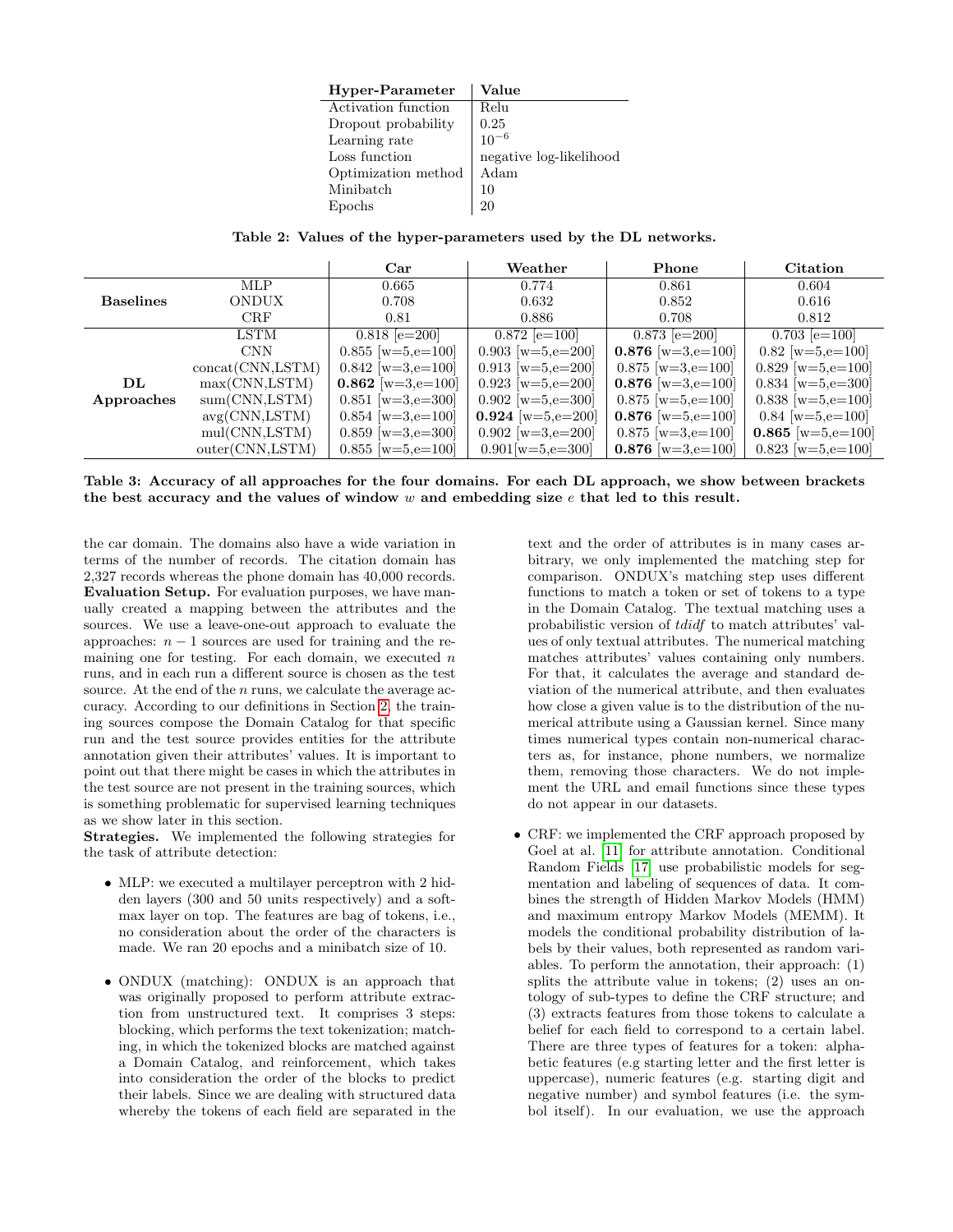that does not rely on an ontology of sub-types (step 2) since we do not have access to any existing pre-built ontologies for our domains.

• DL approaches: these are the deep learning techniques presented in Section [3.](#page-2-0) The activation function used in the hidden layer is the rectifier function  $f(x) =$  $Max(0, x)$  [\[23\]](#page-8-19). The rectifier function is more efficient than more conventional activation functions (e.g. sigmoid and hyperbolic tangent) without much difference in accuracy. For the dropout, the probability of a node being removed is 25%. In addition to pooling, we also ran the CNN and LSTM branches separately by adding a softmax layer on top of each of them and using the same parameters as the ones used for pooling. We tried 3 different embedding sizes – 100, 200 and 300 – and 2 values of window size for the CNN branch: 3 and 5. For each network configuration, we executed 20 epochs with a minibatch size of 10. The model with the best performance on the validation set (20% of the training data) was the one chosen for evaluation. Table [2](#page-5-0) summarizes the values of hyper-parameters used in our experiments. We used Keras [\[5\]](#page-7-6) to implement our networks.

As we intend to use only the raw text to perform the classification, we did not do any pre-processing over the datasets' tokens for the deep learning approaches. For ONDUX, we normalized numerical values, as mentioned before.

#### 4.2 Assessing the DL Approches

Table [3](#page-5-1) presents the accuracy obtained with each approach on the four domains. For the CNN-based approaches (CNN and hybrid), we present the values of window w and embedding size e that led to the best results and for LSTM only the embedding size e. As the results show, our deep learning approach obtained the best performance for all four domains. There was not a single pooling strategy, though, that outperformed the other ones: max pooling had the best accuracy for the car domain (0.862); average pooling for the weather domain (0.924); and multiplication operator for the citation domain (0.865). Regarding the phone domain, all the DL approaches obtained very close results, from 0.873 to 0.876. Comparing the performance of the CNN versus LSTM, CNN clearly had better results in all domains. But, as we mentioned before, the combination of CNN with LSTM outperformed them in isolation. Another interesting result is that the most suitable values of window and embedding size vary across domains but seem to be consistent for the same domain across the DL approaches. A window size of 3 and embedding size of 100 obtained the best results in the car domain, whereas in the wheather domain the best results were with window size equals to 5 and embedding size equals to 200.

In comparison to the baselines, almost all our deep learning approaches had better results than the baselines. The exceptions were: CRF obtained higher accuracy than LSTM in the weather domain (0.886 vs 0.872) and also in the citation domain (0.812 vs 0.703). But overall, our strategy was consistently better than the baselines. It is important to point out that our deep learning strategies do not use any hand-crafted features as CRF, neither uses different strategies for textual and numerical data as does ONDUX. By relying solely on the raw text of the attribute's value to

| Attribute      | Precision | Recall | $\overline{\text{F}}$ -Measure |
|----------------|-----------|--------|--------------------------------|
| Exterior Color | 0.792     | 0.653  | 0.716                          |
| Interior Color | 0.571     | 0.877  | 0.692                          |
| <b>MPG</b>     | 0.812     | 0.794  | 0.803                          |
| Price          | 1         | 0.985  | 0.992                          |
| Body Style     | 0.977     | 0.898  | 0.936                          |
| Mileage        | 0.848     | 0.601  | 0.704                          |
| Transmission   | 0.987     | 0.964  | 0.975                          |
| VIN            | 0.994     | 1      | 0.997                          |
| Drive Type     | 0.983     | 0.996  | 0.99                           |
| Stock number   | 0.657     | 0.897  | 0.758                          |
| Engine         | 0.849     | 0.987  | 0.913                          |
| Fuel           | 0.957     | 0.759  | 0.847                          |
| Doors          | 0.99      | 0.992  | 0.991                          |
| Location       |           |        |                                |

<span id="page-6-1"></span>Table 4: Precision, recall of F-Measure of the attributes in the car domain obtained by the network  $max(CNN, LSTM)[w=3,e=100].$ 

make predictions, they obtained superior performance.

To better understand the strengths and weaknesses of our approach, we present in Table [4](#page-6-1) the precision, recall and F-Measure for each attribute in the car domain obtained by the best approach in this domain: max(CNN,LSTM)  $[w=3,e=100]$ . The first thing to note is that for the location attribute all the values are 0. The reason for that is that this attribute only occurs in one out of the five sources (truecar.com) of the car domain. Therefore, in the run in which the *truecar.com* is the test source, the location attribute does not appear in the training data (or Domain Catalog), since none of the remaining four sources has this attribute. As a result of that, not a single value of the location attribute was correctly classified. There are also cases whereby the attributes have overlap of values, which hurts the performance of the classifier. The attributes exterior color and interior color are examples of that with F-Measure values of 0.716 and 0.692 respectively. Values such as "black", "white" and "gray" are common in both. Since our sequence-based network relies on the format of the values of the attributes to make the prediction, it is an issue when the format of an attribute in the training sources differs from the test source. For instance, the format of the mileage attribute in the website carsforsale is completely different from the other sources, which resulted in an F-Measure of 0.706. Usually in the car sources, this attribute is represented as, e.g., "21/32" whereas in carsforsale its format is something like "14 city / 19 hwy EPA Fuel Economy Guide". As expected, our approach obtained good results for attributes with similar format and distribution across sources regardless whether they are textual (e.g. transmission) or numerical (e.g. price and the vehicle identification number - VIN). The main cause of all these issues is the mismatch between the training data (or Domain Catalog) and the test sources. Having the Domain Catalog a representative sample of the instances in the domain, this mismatch can be mitigated.

#### <span id="page-6-0"></span>5. RELATED WORK

This work is the first to propose a hybrid deep learning network for the problem of attribute annotation. In this sec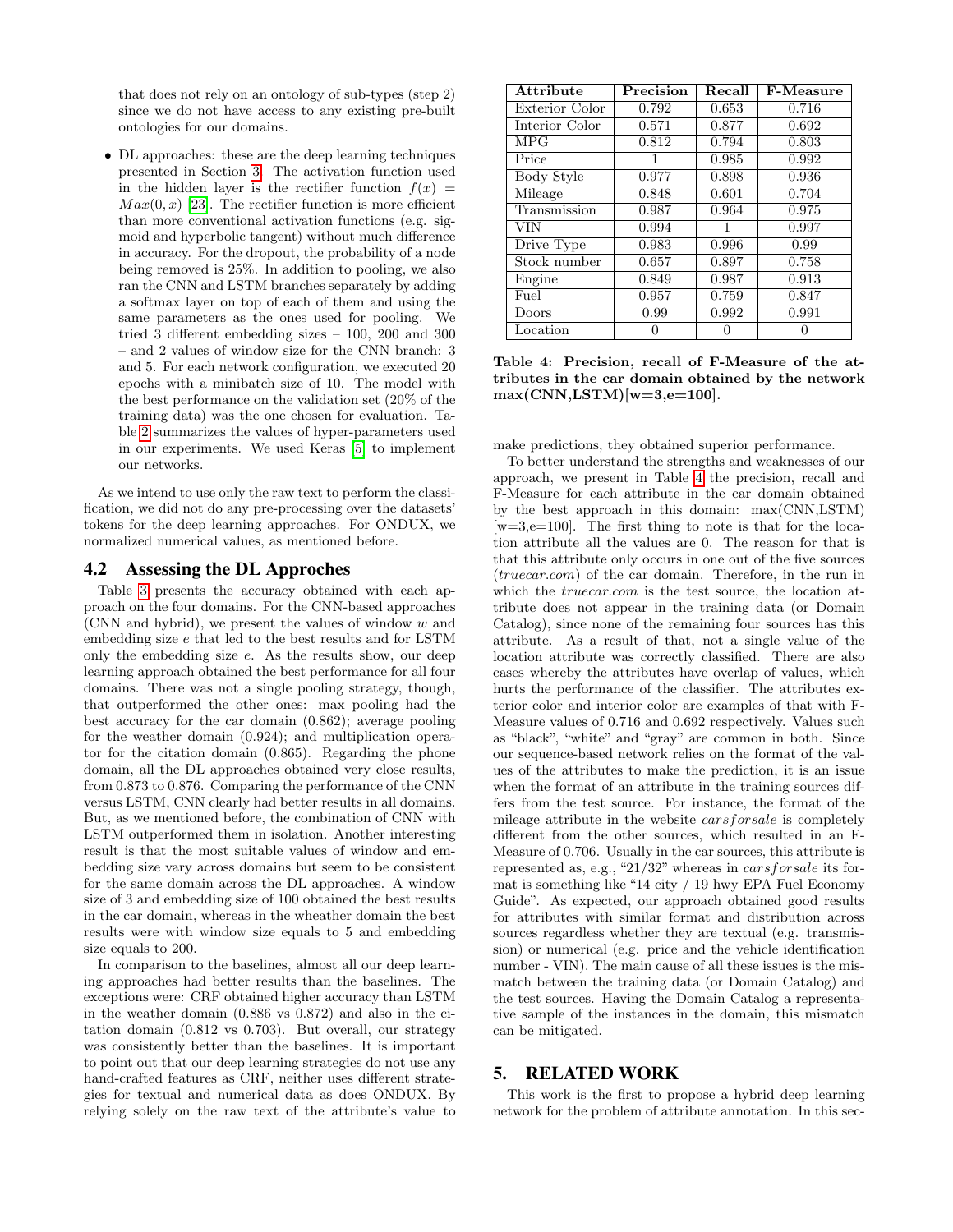tion, we discuss previous approaches for the attribute annotation problem and hybrid deep learning networks that have been proposed for other problems in text and image processing.

# 5.1 Attribute Annotation

ONDUX [\[7\]](#page-8-5) is a three-step based approach, as briefly explained in section [4.](#page-4-0) The steps involved in this approach are called Blocking, Matching and Reinforcement. Each one of them refines the results achieved by the previous step. Blocking segments the text based on the co-occurrence of a term in the input and in the Knowledge Base<sup>[6](#page-7-7)</sup>. The Matching step consists of associating the block from the previous step to the attributes in the Knowledge Base. This step handles textual and numerical fields in different ways. For textual matching, each block is compared to the occurrences in the Knowledge Base through a similarity function similar to tfidf [\[27\]](#page-8-7). If the block is numeric, it treats the numerical occurrences as samples from a Gaussian Distribution and estimates how close the values in the block are from the mean of that distribution. The last step, Reinforcement, uses a probabilistic graphical model much alike HMM [\[26\]](#page-8-20) to correct mislabeled fields from the matching step. As we stated in our problem setting, since we are dealing with structured data whereby the tokens of each field are separated in the text and the order of attributes is in many cases arbitrary, only the Matching step applies to the problem we are trying to solve.

Limaye et al. [\[19\]](#page-8-21) proposed an approach based on probabilistic graphical models to annotate simultaneously entities, types and relations in tables. To perform this task, they map types in a given ontology to values in a column of a table. The model is based on Factor Graph [\[16\]](#page-8-22). The two main design decisions of this model consist on the choice of random variables and its values, and the construction of potential functions, a.k.a factors. There are random variables for the type of each column in the data, for the label of each cell and for each relation between two columns. The chosen factors are a function of the weighted sum of features. A major drawback of this approach is its requirement of having an ontology in the domain, which is not always possible or practical.

Goel et al. [\[11\]](#page-8-6) proposed a CRF-based approach for the problem of attribute annotation. For that, it exploits the structure within the data in each attribute value. In their context, each cell is called a field and each field is split into tokens. They propose three arrangements of variables: the first one only takes in consideration the field features; the second one takes in consideration the field features and also the token features; and the third one takes in consideration the previous features and captures the idea of order between tokens. If one takes in consideration the order among fields, then we can replicate the previous three kind of graphs and end up with six different graphs that exploit increasing levels of complexity of the data. To implement the second and third arrangements, an ontology of sub-types which is rarely available is required.

# 5.2 Hybrid Deep Learning

Santos et al. [\[10\]](#page-8-12) proposes a hybrid deep learning representation for the problem of equivalent questions. More specifically, their network models each question with a CNN and a bag-of-words representation. They combine the hybrid representations using a linear combination of the cosine similarity of the pair of questions in each type of network. Hybrid representations have also been used in the areas of computer vision [\[20\]](#page-8-10) and video recognition [\[24,](#page-8-23) [29\]](#page-8-24). Lin at al. [\[20\]](#page-8-10) use billinear CNN for visual recognition. A billinear model consists of two feature extractors, in this case CNNs, and their outputs are combined through outer product to obtain an image descriptor. Park et al. [\[24\]](#page-8-23) combines multiple CNNs trained in different sources for the task of action recognition. They used two CNNs branch: one to model spatial information and the other to model temporal information in videos. The branches are combined using the element-wise product. We use a similar approach by pooling two different branches (an RNN branch and a CNN branch) to capture the sequence structure of attributes' values.

#### <span id="page-7-4"></span>6. CONCLUSIONS

In this paper, we present a hybrid deep learning strategy for the problem of annotating attributes from web entities based only on their values. For that, it captures the sequence structure of the characters that compose the attributes' values without relying on any hand-crafted features nor preprocessing of the input. Our network combines two types of sequence-based neural networks namely, a convolutional neural network and a recurrent neural network, that produce different representations of the same input. These representations are then combined in a pooling layer that captures their most important features. We have shown in the experimental evaluation that: (1) our DL strategy outperforms the existing approaches for this task; and (2) the CNN branch has a better performance than the RNN branch. Since our hybrid network is very modular, possible extensions to this work would be to apply other types of deep learning units in our network.

#### 7. REFERENCES

- <span id="page-7-5"></span>[1] J. L. Ambite, S. Darbha, A. Goel, C. A. Knoblock, K. Lerman, R. Parundekar, and T. Russ. Automatically constructing semantic web services from online sources. In Proceedings of the 8th International Semantic Web Conference. Springer, 2009.
- <span id="page-7-0"></span>[2] M. Cafarella, E. Chang, A. Fikes, A. Halevy, W. Hsieh, A. Lerner, J. Madhavan, and S. Muthukrishnan. Data management projects at google. ACM SIGMOD Record, 37(1):34–38, 2008.
- <span id="page-7-1"></span>[3] M. J. Cafarella, A. Halevy, and J. Madhavan. Structured data on the web. Communications of the ACM, 54(2):72–79, 2011.
- <span id="page-7-2"></span>[4] M. J. Cafarella, A. Halevy, D. Z. Wang, E. Wu, and Y. Zhang. Webtables: exploring the power of tables on the web. Proceedings of the VLDB Endowment, 1(1):538–549, 2008.
- <span id="page-7-6"></span>[5] F. Chollet. Keras: Theano-based deep learning library. Code: https://github. com/fchollet. Documentation: http://keras. io, 2015.
- <span id="page-7-3"></span>[6] R. Collobert, J. Weston, L. Bottou, M. Karlen, K. Kavukcuoglu, and P. Kuksa. Natural language processing (almost) from scratch. The Journal of Machine Learning Research, 12:2493–2537, 2011.

<span id="page-7-7"></span><sup>&</sup>lt;sup>6</sup>A Knowledge Base is a set  $K = \{ \langle a_1, O_1 \rangle, \ldots, \langle a_n, O_n \rangle \},\$ where each  $a_i$  is an attribute and each  $O_i$  is a set of strings